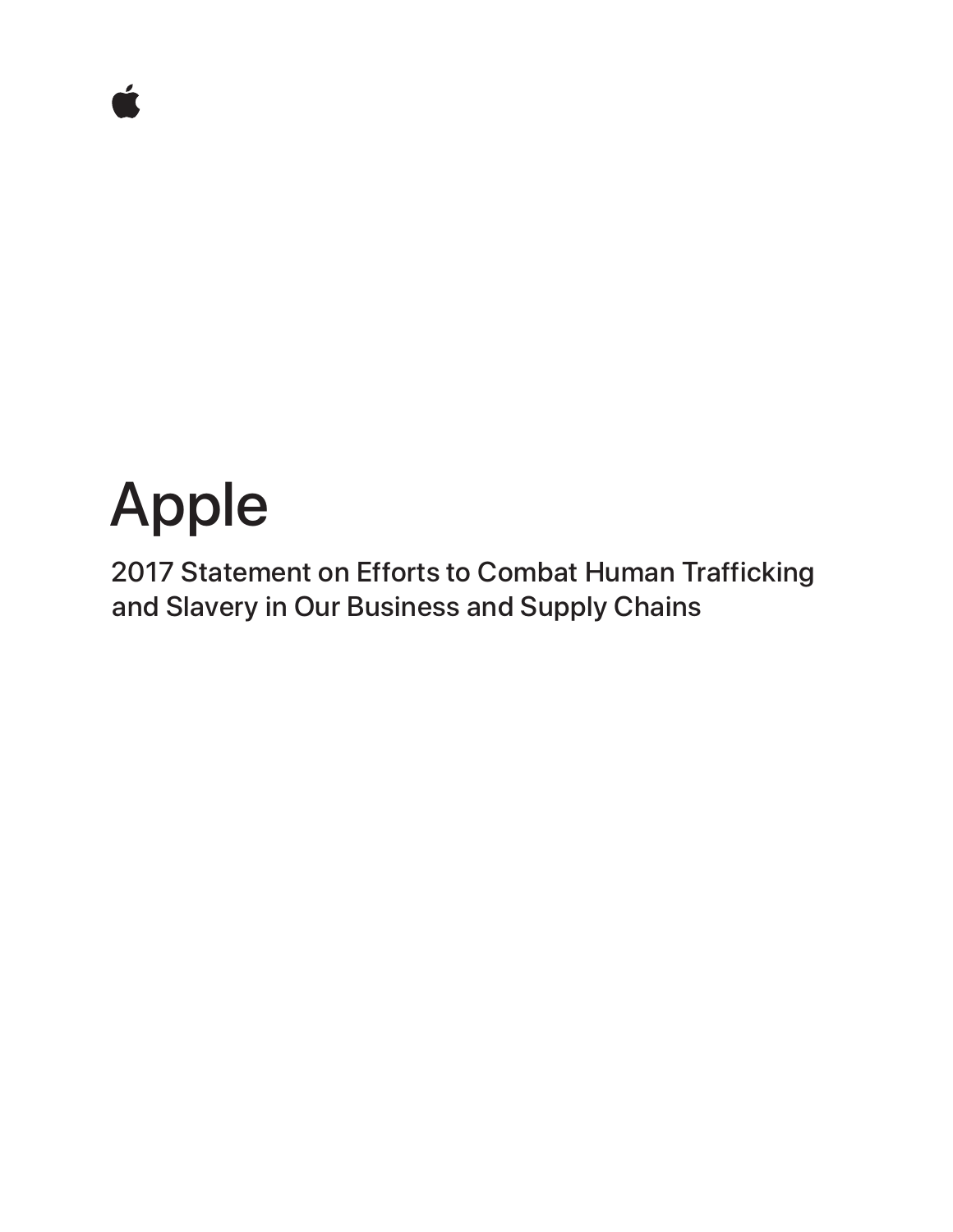## **Background**

Apple<sup>1</sup> is committed to treating everyone in our business and supply chain with dignity and respect. We work hard to safeguard the well-being of the people who help make our products and to protect the environments where the materials we source are found. We raise the bar every year to improve conditions and protect human rights. Our work goes far beyond the reporting requirements of the law and is also focused on changing conditions on the ground. Our Supplier Code of Conduct ("Code") is one of the strongest in the industry and impacts more than a million people across the globe who are employed by our manufacturing partners and suppliers. The Code is supported by a robust audit process that has expanded deep into the supply chain over the past 11 years. We provide detailed annual Progress Reports to better inform stakeholders about the risks associated with complex supply chains, and to assist suppliers with finding solutions to the most difficult challenges arising from those risks.

The California Transparency in Supply Chains Act of 2010 requires certain companies to disclose their efforts to eradicate slavery and human trafficking from their direct supply chains for tangible goods offered for sale. The U.K. Modern Slavery Act 2015 requires certain commercial organizations to prepare and publish a slavery and human trafficking statement for the financial year describing the steps, if any, the organization has taken during the financial year to ensure that slavery and human trafficking is not taking place in any of its supply chains and in any part of its own business.

This 2017 Statement on Efforts to Combat Human Trafficking and Slavery in Our Business and Supply Chains reflects Apple's progress during 2017 (including the financial years ended in 2017), and ongoing efforts, working collectively, to combat and prevent human trafficking, slavery, servitude, and forced, compulsory, or involuntary labor in our supply chain and own operations. It follows our prior Statement on Efforts to Combat Human Trafficking and Slavery in Our Business and Supply Chains published in March 2017, covering efforts through the end of the 2016 calendar year.

## I. Our Code of Conduct and Anti-Human Trafficking Policy

Apple strictly prohibits human trafficking and the use of involuntary labor in its supply chain and "own" business. This prohibition is explicitly stipulated in our Code and enforced through audits, and in contracts with direct suppliers. To maintain and continually raise our high standards, we regularly adapt how we audit against our Code and reevaluate our Code to ensure that it upholds human rights and reflects the values expected by Apple, our stakeholders, and the industry. Our Code is also revised regularly to reflect new and updated standards. All of our suppliers are obligated to adhere to these progressively higher standards.

<sup>1</sup> The term "Apple" as used in this Statement refers collectively to Apple Inc. and its subsidiaries, including Apple Europe Limited, Apple (UK) Limited and Apple Retail UK Limited.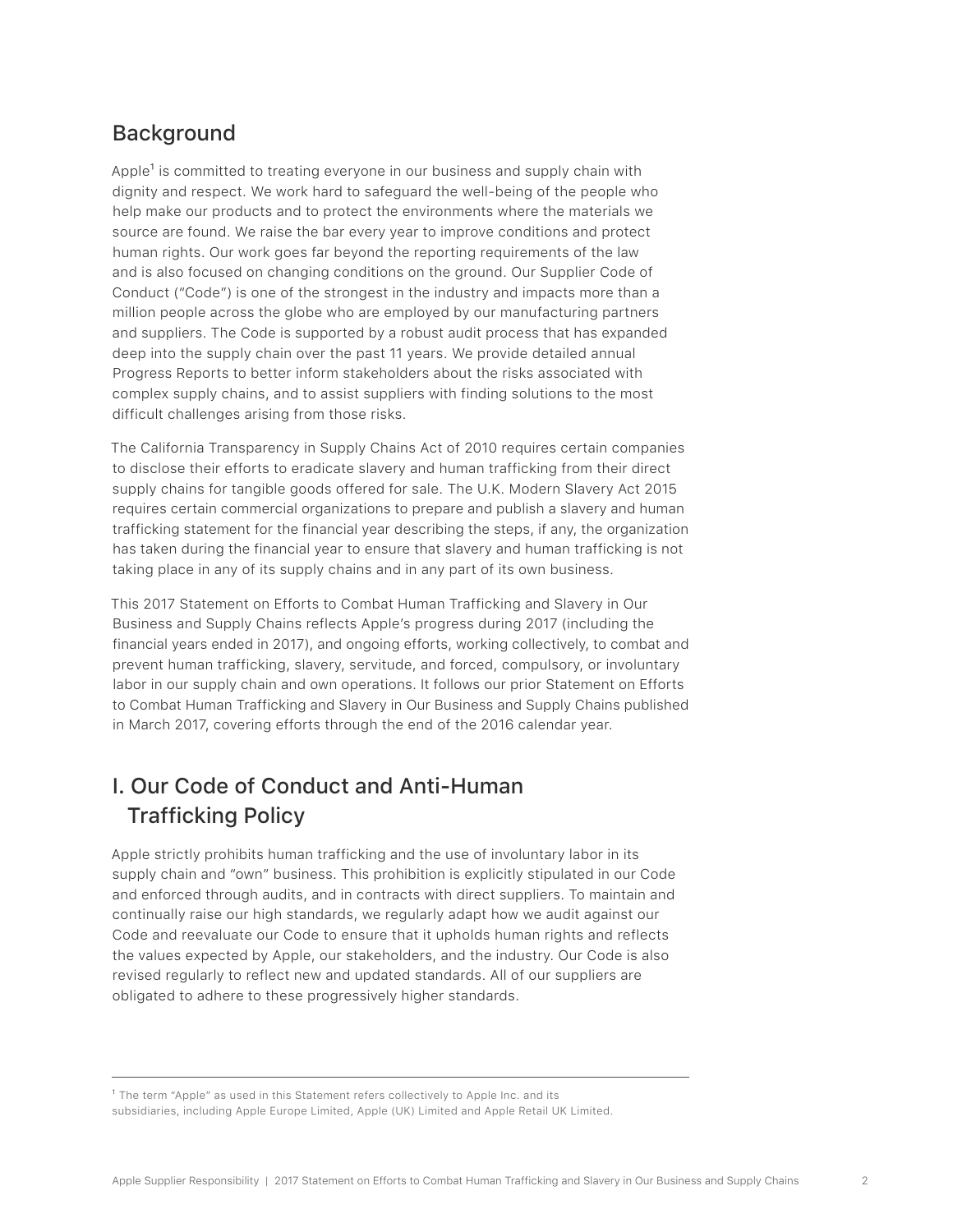Our Code references industry and internationally accepted principles such as the Responsible Business Alliance ("RBA") (formerly known as the Electronic Industry Citizenship Coalition) Code of Conduct, the Ethical Trading Initiative Base Code, the International Labor Organization's ("ILO") International Labor Standards, the United Nations Guiding Principles on Business and Human Rights, Social Accountability International's SA8000 Standard, the ILO's Code of Practice in Safety and Health, the National Fire Protection Association's code and standards, the Organisation for Economic Co-operation and Development ("OECD") Guidelines for Multinational Enterprises, the OECD Due Diligence Guidance for Responsible Supply Chains of Minerals from Conflict-Affected and High-Risk Areas, and Occupational Health and Safety Assessment Series 18001.

One of the most frequent causes of involuntary labor is unethical hiring practices that often begin well before workers enter our supply chain. When labor supply is limited in one country but plentiful in another, some suppliers rely on third-party recruiters to secure contract workers from countries such as the Philippines, Nepal, Thailand, Indonesia, and Vietnam. These recruiters may work through multiple recruiting agencies, including in the hiring country and the workers' home country, with each agency charging a fee to the workers in exchange for employment. By the time the workers have paid fees to all these agencies, the total cost can exceed many months' wages, forcing workers into debt. We view this as debt-bonded labor, and it is strictly prohibited by our Code.

Suppliers are required to provide written employment contracts in a language understood by the workers and are prohibited from confiscating or withholding workers' government-issued identity documents and travel documents. Suppliers are held responsible for ensuring that their third-party recruitment agencies are compliant with the provisions of our Code and the law.

To eradicate bonded labor, in October 2014, we informed our suppliers that, starting in 2015, they could no longer charge any recruitment fees to foreign contract workers employed within Apple's supply chain. Prior to 2015, Apple required suppliers to reimburse foreign contract workers for any recruitment fees exceeding one month of the worker's anticipated net wage, irrespective of the length of the foreign worker's contract. We check that these requirements are met by using a robust auditing process that includes interviews with foreign contract workers conducted in their native languages; interviews with labor agents; and a complete check of corresponding documents. Since our program began in 2008, reimbursements to more than 35,000 foreign contract workers totaled US\$30 million. In 2017, reimbursements of more than US\$1.9 million were provided to more than 1,500 foreign contract workers.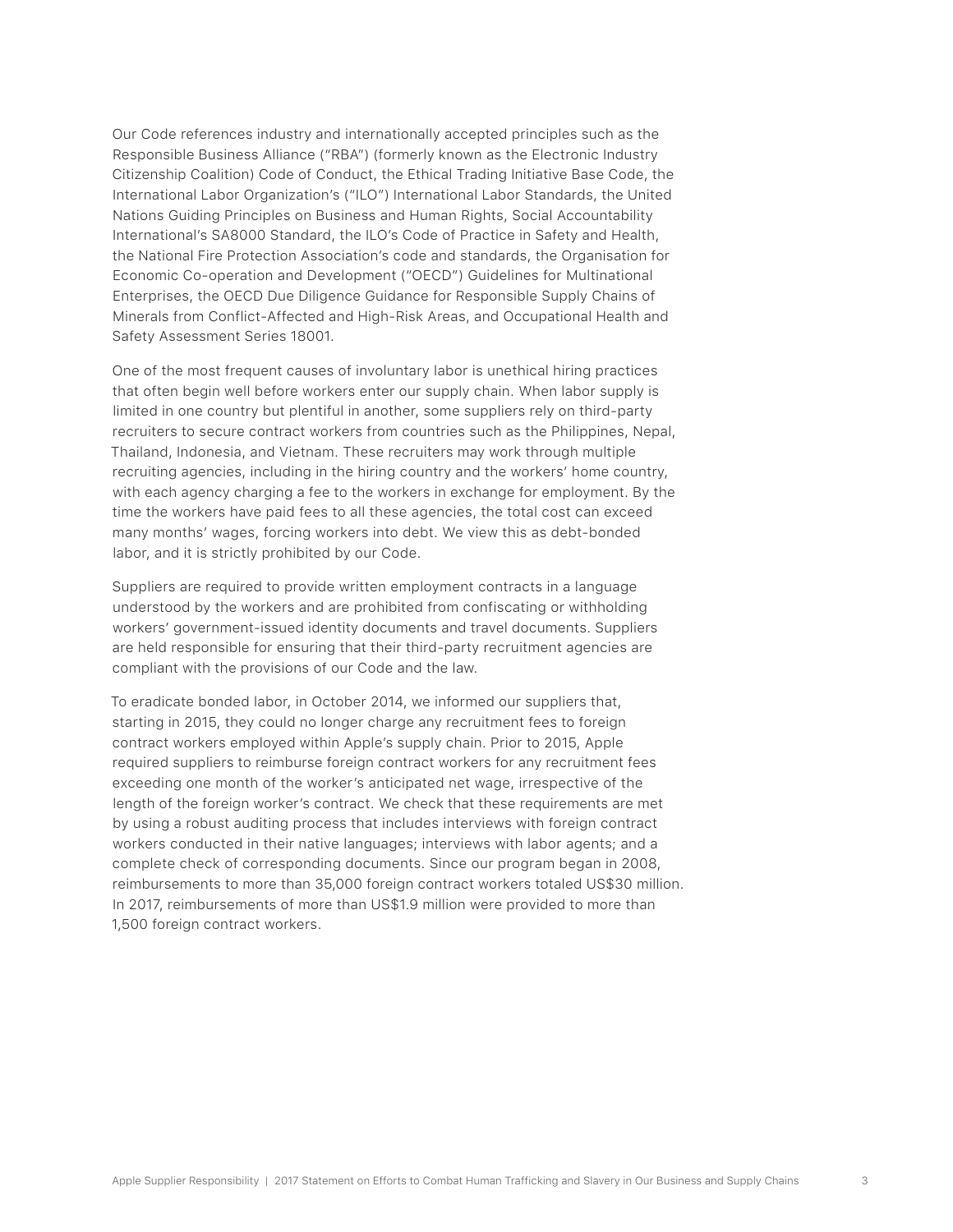Apple's internal Anti-Human Trafficking Policy outlines our firm stance against any form of human trafficking and requires that any employee who becomes aware of human trafficking or behaviors supporting human trafficking report this condition to Apple's Business Conduct team. Our Anti-Human Trafficking Policy, which is a part of our 2017 Global Business Conduct Policy document, is provided to all new employees. Moreover, Apple employees who interact with the U.S. Government are required to abide by additional requirements by virtue of Apple's status as a government contractor. Employees supporting Apple's government contracting efforts also receive additional training from the Business Conduct team to ensure their knowledge and awareness of legal requirements.

The Anti-Human Trafficking Policy is also addressed as part of an annual, mandatory Business Conduct training program for employees. Any violation of the Anti-Human Trafficking Policy or the applicable U.S. Federal Acquisition Regulation<sup>2</sup> may result in disciplinary action, including, but not limited to, employee termination. The Anti-Human Trafficking Policy describes the escalation process by which employees and other third parties may report concerns or violations related to the policy to Apple's Business Conduct team. Anonymous reports may be made via a third-party hotline. Apple verifies that its employees are legally authorized to work in the jurisdiction for which they are hired. Apple is also an equal opportunity employer and does not discriminate on the basis of race, color, creed, religion, sex, national origin, marital status, age, sexual orientation, gender identity characteristics or expression, genetic information, physical or mental disability, pregnancy, medical condition, or U.S. military or protected veteran status in all aspects of employment.

#### II. Audits and Internal Accountability

All suppliers must agree to act in accordance with the principles and requirements of our Code, which includes audits. In addition to regular, prescheduled audits, we randomly select facilities for unannounced audits by Apple or by independent thirdparty auditors. These surprise audits help encourage our suppliers to continue to meet our standards at all times — not just during scheduled visits.

Every year, we audit all final assembly manufacturers. In addition, we inspect a number of facilities deeper in our supply chain to make sure they are complying with our standards. We select these suppliers based on geographic risk, previous audit performance, manufacturing process risks, and planned spending. Moreover, we take into account concerns brought to us by internal teams, external stakeholders, NGOs, and others.

In 2017, we conducted more than 750 supplier audits in 30 countries. Every audit is managed by an Apple auditor and supported by local third-party auditors who are trained to use our detailed auditing protocols.

² Providers of goods and services to the U.S. Government are required to comply with the applicable Federal Acquisition Regulation and its requirements, which include a policy prohibiting activities that contribute to or support human trafficking and forced labor.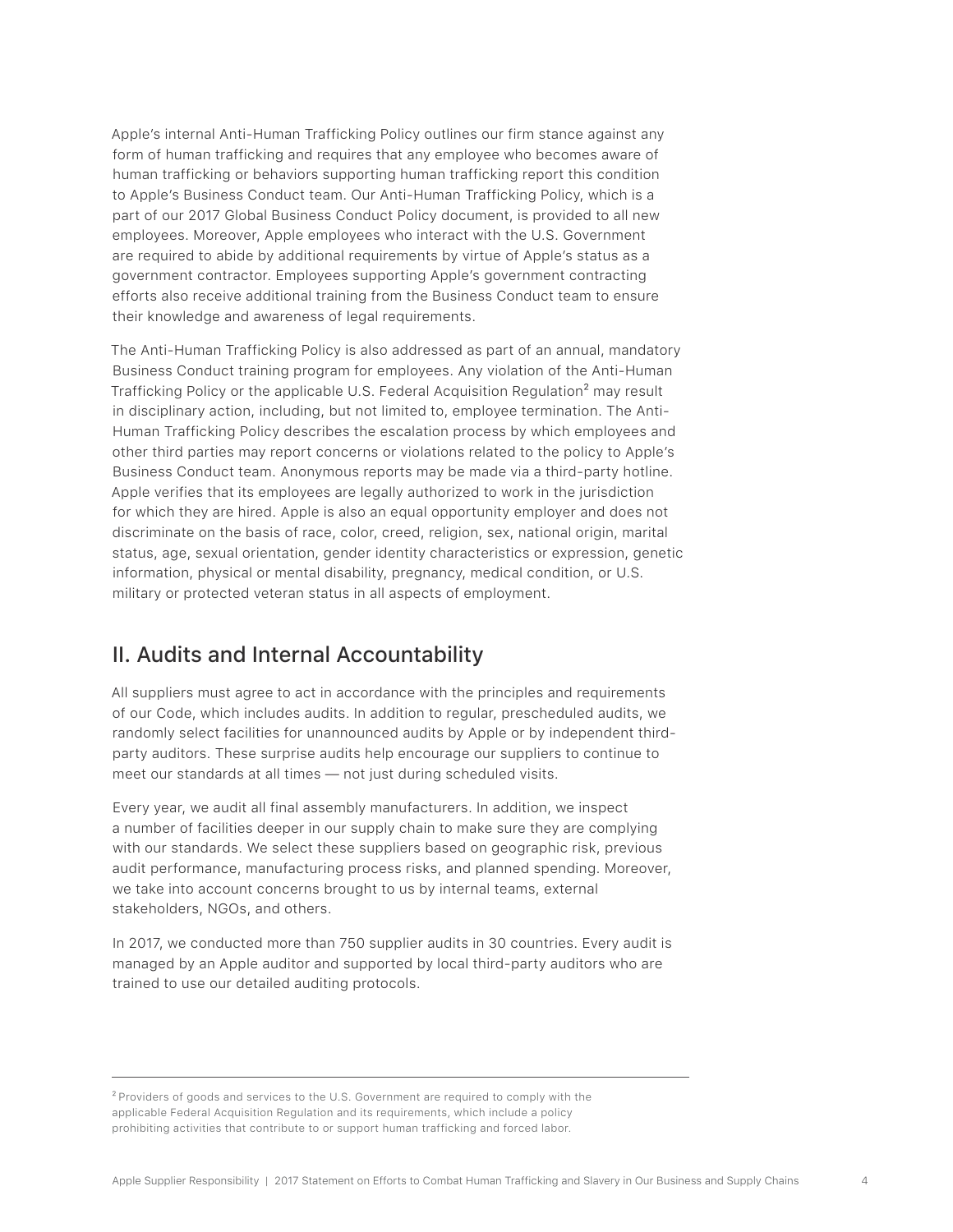Together with local third-party auditors, Apple conducts physical inspections, reviews documents, and interviews workers in their native languages, without their managers present. Our auditors are trained to identify circumstances where a supplier may be providing false information or preventing access to critical documents — both of which are core violations of our Code. Coaching workers on what to say during an interview and retaliation against workers for participating in an audit interview are also core violations and are never tolerated.

After interviews, workers are given a phone number, so they have the opportunity to securely and confidentially provide additional feedback to our team, including anything they consider to be unethical behavior. We encourage workers to report any retaliation to us, and we, along with our third-party audit partners, follow up with all suppliers to address any reported issue. In 2017, nearly 35,600 phone calls were made to workers to ensure that they were not retaliated against for sharing a concern. We also have an internal system that enables our employees to alert Apple if they perceive an issue within their office, or if they visit a facility and see or hear something of concern. Following each submission, Apple investigates the reported issue to determine whether the report identifies a violation of our Code and standards. In 2017, 35 incidents were reported and investigated, with the Supplier Responsibility team following up on each within 24 hours.

In 2012, we began extending our Code further into the service domain to help our third-party Apple Services and logistics suppliers meet our Code. In 2017, we visited 30 third-party AppleCare Centers and 10 logistic centers in 16 countries to conduct Code compliance assessments, which include labor and human rights. In 2016, our assessment program was extended to include employees working for our retail store suppliers. In 2017, we expanded the assessment program to include retail store suppliers to 100 of our stores. Through such assessments, management systems were strengthened, including working hours compliance, employment contracts, and grievance channels for employees of these suppliers.

In addition, as part of our responsible sourcing of minerals program, Apple requires smelters and refiners of tin, tantalum, tungsten, gold, and cobalt ("minerals processors") identified in Apple's supply chain to participate in independent third-party audit programs. In conformity in all material respects with the OECD Due Diligence Guidance for Responsible Supply Chains of Minerals from Conflict-Affected and High-Risk Areas, programs must include protocols on management systems for forced labor risks.

In 2016, Apple first began to request identified minerals processors in Apple's supply chain to complete Apple's Risk Readiness Assessment ("RRA") survey. The RRA helps assess risk readiness beyond just those associated with conflict and incorporates additional human rights categories such as labor rights, working conditions, and child labor. In 2017, Apple made the tool available more broadly to stakeholders by providing the RRA to the RBA so that other supply chain actors can collectively benefit from its use. As of December 31, 2017, 60 downstream companies and 151 upstream smelters and refiners have utilized the RRA.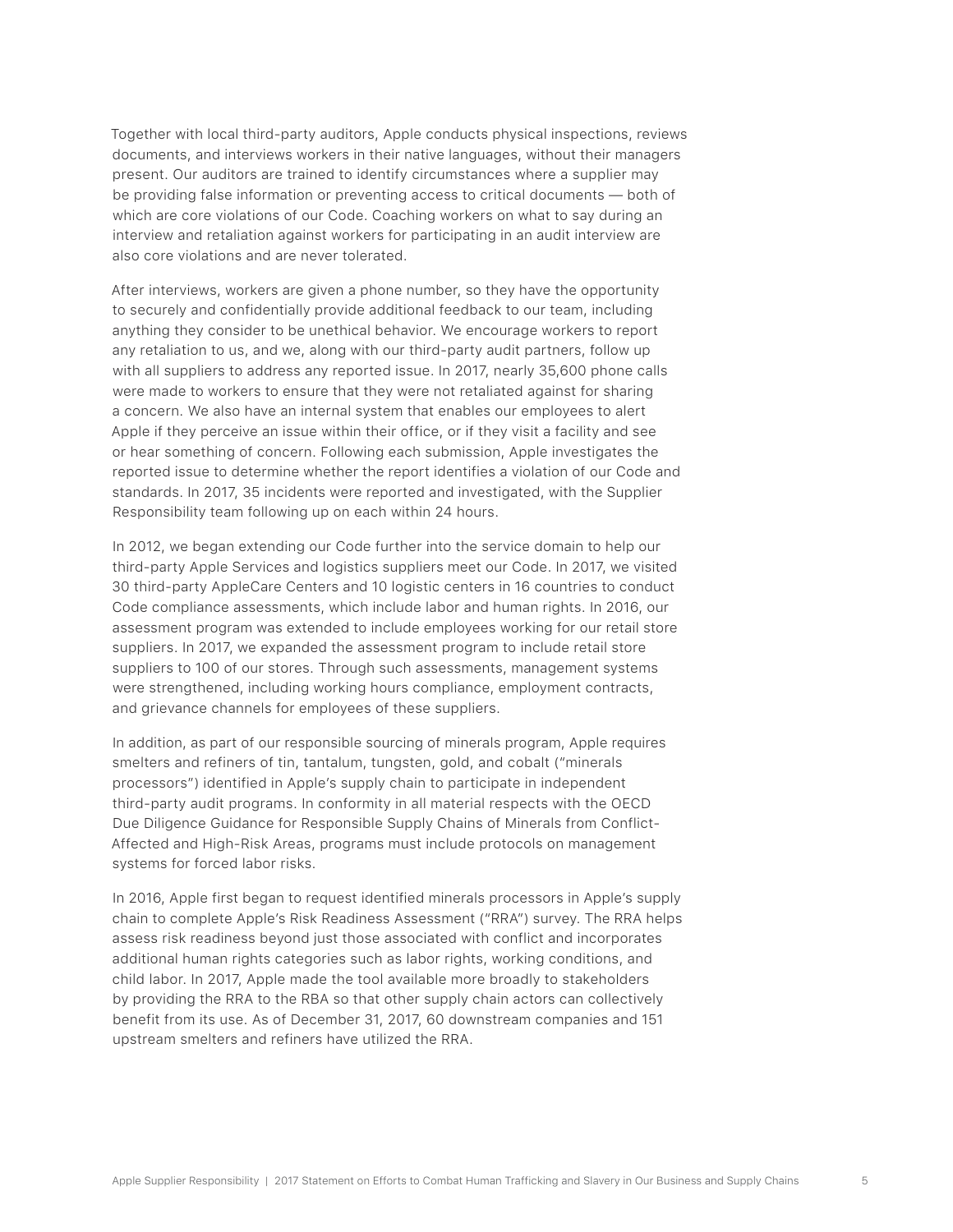We also benchmarked dozens of third-party sustainability standards and analyzed which frameworks met our responsible sourcing requirements, including for forced labor, to send a clear signal to our supply chain on which standard-setting and certifying bodies meet our expectations with respect to human rights and other risk categories.

Apple has robust internal management systems overseeing Apple's human rights, supplier development, and responsible sourcing programs. Related policies and procedures are coordinated by the Supplier Responsibility ("SR") team within Apple's World Wide Operations group. The SR team works across a number of Apple business teams and functions, including, but not limited to, Apple's legal, finance, and procurement groups. The SR team also regularly consults with Apple's senior management to review progress and set ongoing strategy.

## III. Addressing Code Violations

We consider violations of core elements of the Code to be the most serious breaches. These include, for example, cases of underage and involuntary labor, human trafficking, document falsification, and intimidation of or retaliation against workers for participating in audits. When a core violation is identified, in order to ensure that the supplier understands the severity of addressing these violations, Apple issues a Notice of Probation directly to the president or CEO of the supplier, and we work to reduce production volumes at the offending supplier. Core violations are required to be addressed immediately. When appropriate, we also report these violations to local authorities.

Any supplier with a documented core violation is placed on probation until successful completion of their next audit. During probation, the issue is monitored closely by Apple auditors, and if we believe the supplier is not truly committed to corrective action, we consider terminating our relationship. Since our program began, we have terminated business with 20 suppliers that had serious violations. The names of these suppliers are included on a "Do Not Source List" that is published on an internal website available to Apple employees.

In 2017, we also directed our suppliers to remove 10 minerals processors not willing to participate in, or complete, an independent third-party minerals-related audit within a given timeline.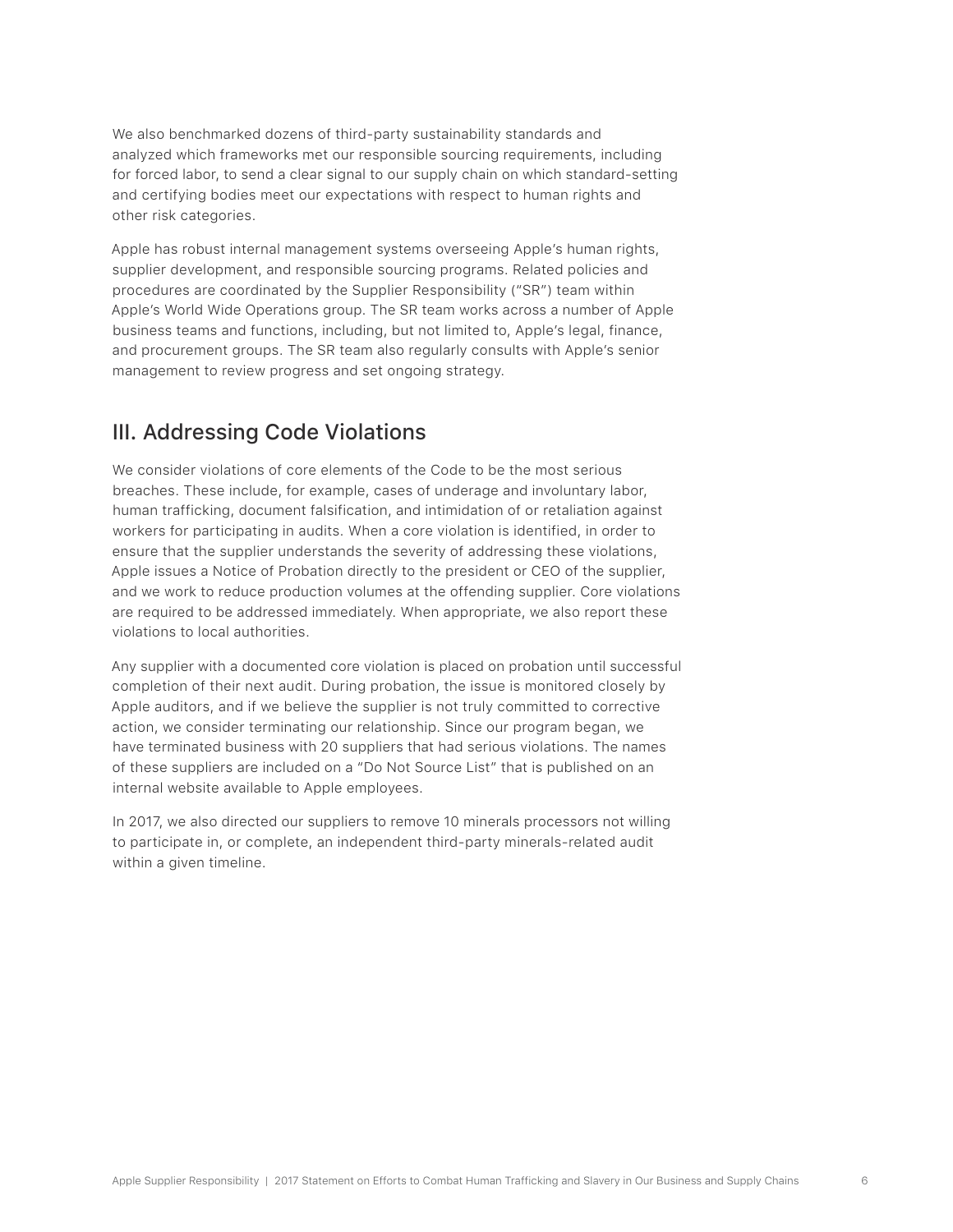## IV. Partnering with Suppliers

We provide supplier partners with the tools to correct issues and learn how to proactively prevent them from reoccurring. We are proud of the progress our suppliers are making and we remain firm in our commitment to continuously drive improvement.

Unique to Apple's auditing process is what happens after the audit. After each audit, we work with suppliers to analyze the root cause of every finding. We then develop customized corrective action plans with supplier management and work directly with key personnel from the facility to correct violations within 90 days. Once a supplier closes all findings from our audit, we arrange to return for a "Corrective Action Verification" to ensure that all findings are truly remediated consistent with our standards. We also conduct unscheduled spot checks based on audit findings and grievances received from workers.

We help suppliers learn better practices, and ultimately make lasting changes. Higher-risk suppliers requiring extra support are enrolled into our Partnership Program and receive dedicated assistance from Apple auditors to address Code performance gaps. We take a holistic approach to technical assistance and management training. We help suppliers establish responsibility teams, train leaders, and enhance internal monitoring and remediation. In 2017, 3 supplier facilities were enrolled in our Partnership Program and 114 supplier facilities were enrolled in our Subject Matter Expert Capability Building Program, to help suppliers analyze the root cause of Code violations, and to help suppliers improve their systems to detect and address issues. In 2017, Apple's Subject Matter Expert team developed 39 tools to provide mechanisms for suppliers to better understand Apple's Code, and to ensure that suppliers are in compliance with it and legal requirements. This was part of the development of more than 100 tools by the subject matter expert team since 2016.

According to year-over-year data, our minerals-related audits have also contributed to improvements in supplier due diligence practices. Each year, we review and increase our already stringent requirements and require suppliers to continue to meet those tougher standards.

#### V. Training

Apple employees learn about the risk of trafficking in Apple's supply chain during Apple's annually required Business Conduct training. As part of Apple's philosophy that open communication fosters a productive work environment where everyone has an opportunity to develop, participate, and succeed, Apple employees are encouraged to use mechanisms such as our Business Conduct Helpline to report and discuss any potential issues, including forced labor. All Apple corporate employees are provided annually with information on the Code and our Supplier Responsibility issue reporting process, and they are instructed to report anything that might be considered a violation, including forced labor, trafficking, or ethical violations. In 2017, more than 100,000 employees were trained on Apple's Anti-Human Trafficking Policy as part of the annually required mandatory Business Conduct training program.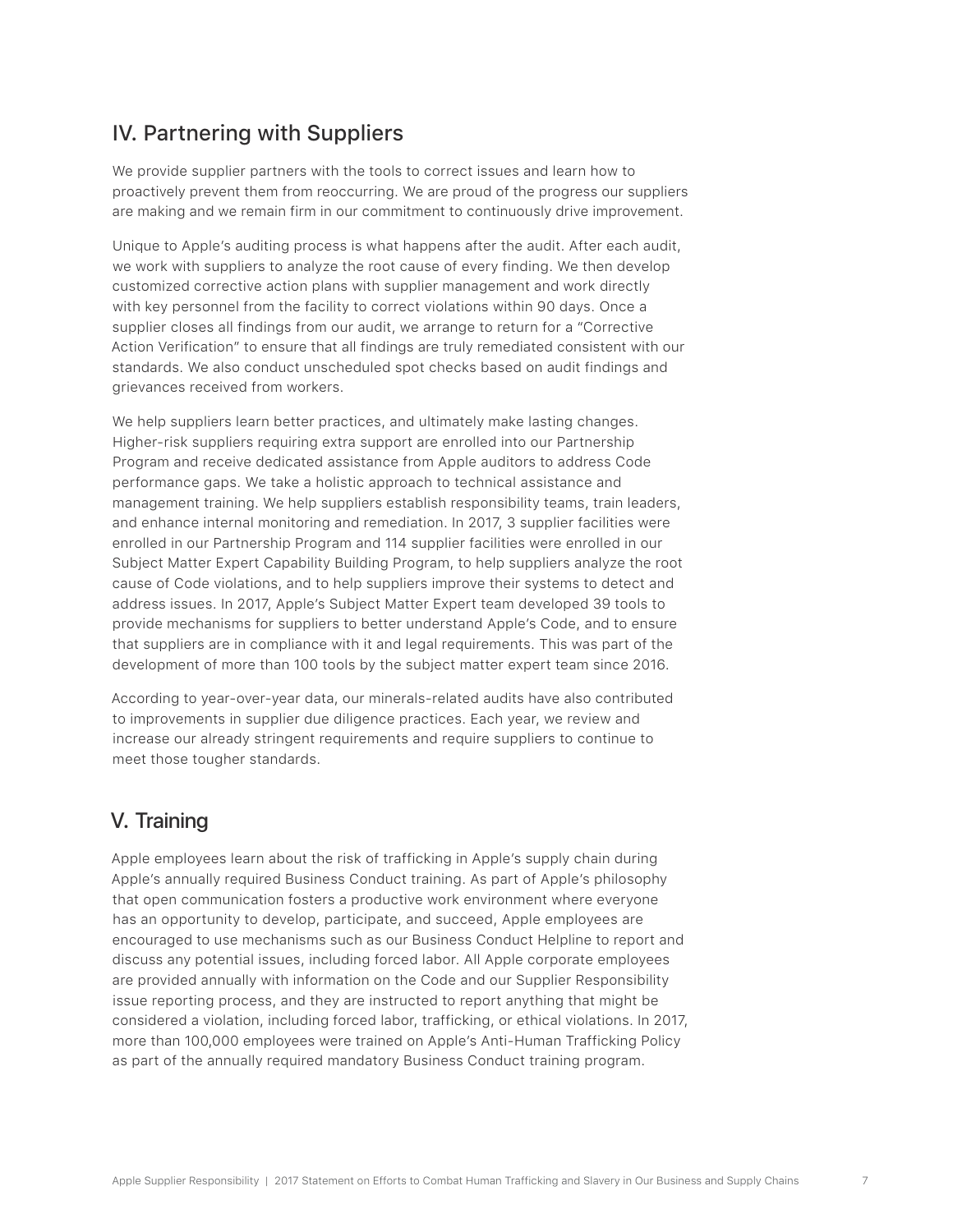Apple identifies suppliers we believe may be at high risk for involuntary labor and human trafficking and we take additional measures to mitigate those risks. For example, Apple provides online trainings for suppliers that hire foreign contract workers, who are most susceptible to involuntary labor and human trafficking. It is also crucial that workers understand their rights as employees and have avenues to speak up if they believe these rights are being violated. We require our suppliers to provide training for new and existing employees on our Code, local laws, and occupational health and safety. Since 2007, 14.7 million supplier employees were trained on their rights, including local labor laws, and on Apple's Code. More than 3 million people were trained in 2017 alone.

Beyond working at the supplier level, we have taken steps to educate migrant workers about their rights before they leave their country of origin. Specifically, we partnered with the International Organization for Migration to create a pilot program that educates workers about topics such as workers' rights and responsibilities, contract terms, the culture of their new country of employment, and how to report illegal practices and abuse. Sessions were organized in five different locations, benefiting migrant workers from Indonesia, Nepal, and Vietnam.

#### VI. Evaluating Risk in Our Supply Chain (Verification)

We also look for issues outside of audits and other key verification activities. For example, we work to identify social and environmental risks, including human trafficking and slavery associated with materials sourcing, including tin, tantalum, tungsten, gold, and cobalt, in order to ultimately reduce these risks and bring about effective, scalable, and sustainable positive change. As we do so, we also have engaged suppliers at every level to educate them on our responsible sourcing standards, including with respect to risks of human trafficking and slavery, and to engage them to investigate risks.

In 2017, Apple extensively reviewed mine-level incidents and public allegations potentially linked to minerals processors in Apple's supply chain. By reviewing this information and acting transparently, Apple aims to bridge the reported findings from civil society and other independent voices with industry due diligence mechanisms so that verified abuses on the ground can be addressed and remedied. If a high-risk issue is identified in Apple's supply chain, we have a process in place to follow up with independent third-party audit programs and relevant stakeholders to ensure that these incidents and allegations, including those pertaining to forced labor, are reported and addressed. Resolutions to such incidents have included corruption investigations, arrests, and personnel changes, as well as overhauls in supply chain due diligence processes.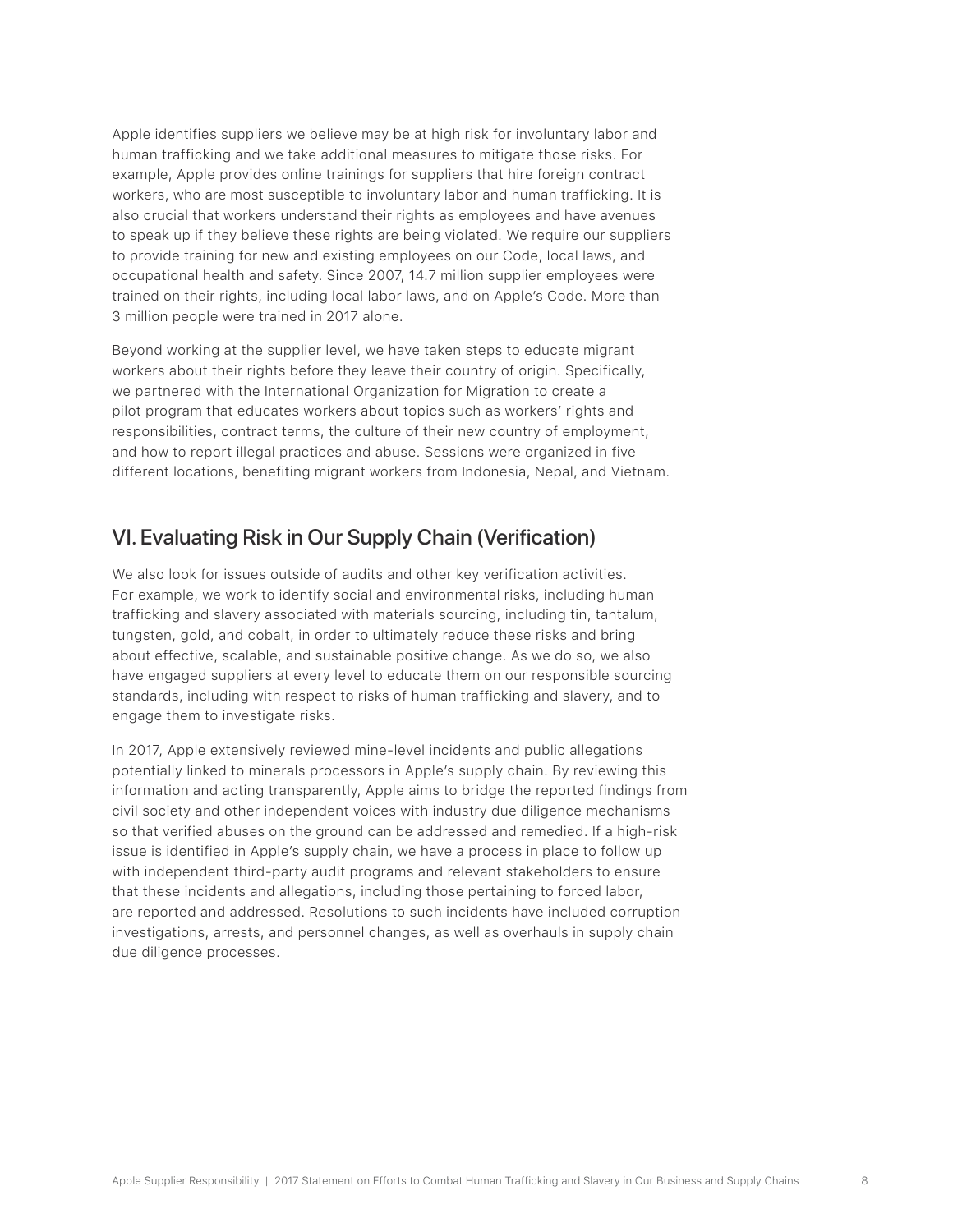We believe that addressing incidents and allegations potentially affecting only Apple's supply chain will not lead to sufficient human rights progress on the ground. Accordingly, Apple has taken steps to mobilize a broader group of stakeholders to be informed of and take action on other public allegations. Apple worked with key stakeholders to develop a multi-stakeholder grievance platform to foster greater transparency and consistency in how public allegations, including those potentially involving forced labor or human trafficking, are identified, reported, and addressed and to drive toward addressing potential abuses on the ground.

In 2017, we also worked with the United Nations International Organization for Migration to develop a set of public guidelines for industry actors on how to address confirmed allegations of forced labor, trafficking, and child labor in the upstream supply chain. Apple engaged in this work because we wanted to ensure that incidents of forced labor, trafficking, and child labor are addressed, regardless of where in the supply chain they occur, and that risks throughout the supply chain are mitigated.

To make a lasting impact on the ground and empower independent voices in our supply chain, in 2017, Apple supported the Fund for Global Human Rights, a human rights organization that supports local activists in the Democratic Republic of the Congo ("DRC") working on a range of issues, including those relevant to combating modern slavery and child labor. We continued our work with Pact in the DRC, a nonprofit organization working with neighborhood committees and local leaders to empower mining communities, protect children living in those communities, and provide vocational training for at-risk youth to learn skills other than mining. We also funded the development of an in-region whistleblowing mechanism in the DRC to report on alleged violations at mining sites.

We believe that collective action on human rights and modern slavery is paramount. In 2017, we sat on the Governance Committee of the Public-Private Alliance for Responsible Minerals Trade and continued our membership in the European Partnership for Responsible Minerals. We also helped lead the Responsible Business Alliance's Responsible Labor Initiative ("RLI") as founding members of the RLI Steering Committee. Our work is ongoing, but by strengthening due diligence at every level of our supply chain, and partnering with others, we will continue to pursue the protection of human rights and combat human slavery.